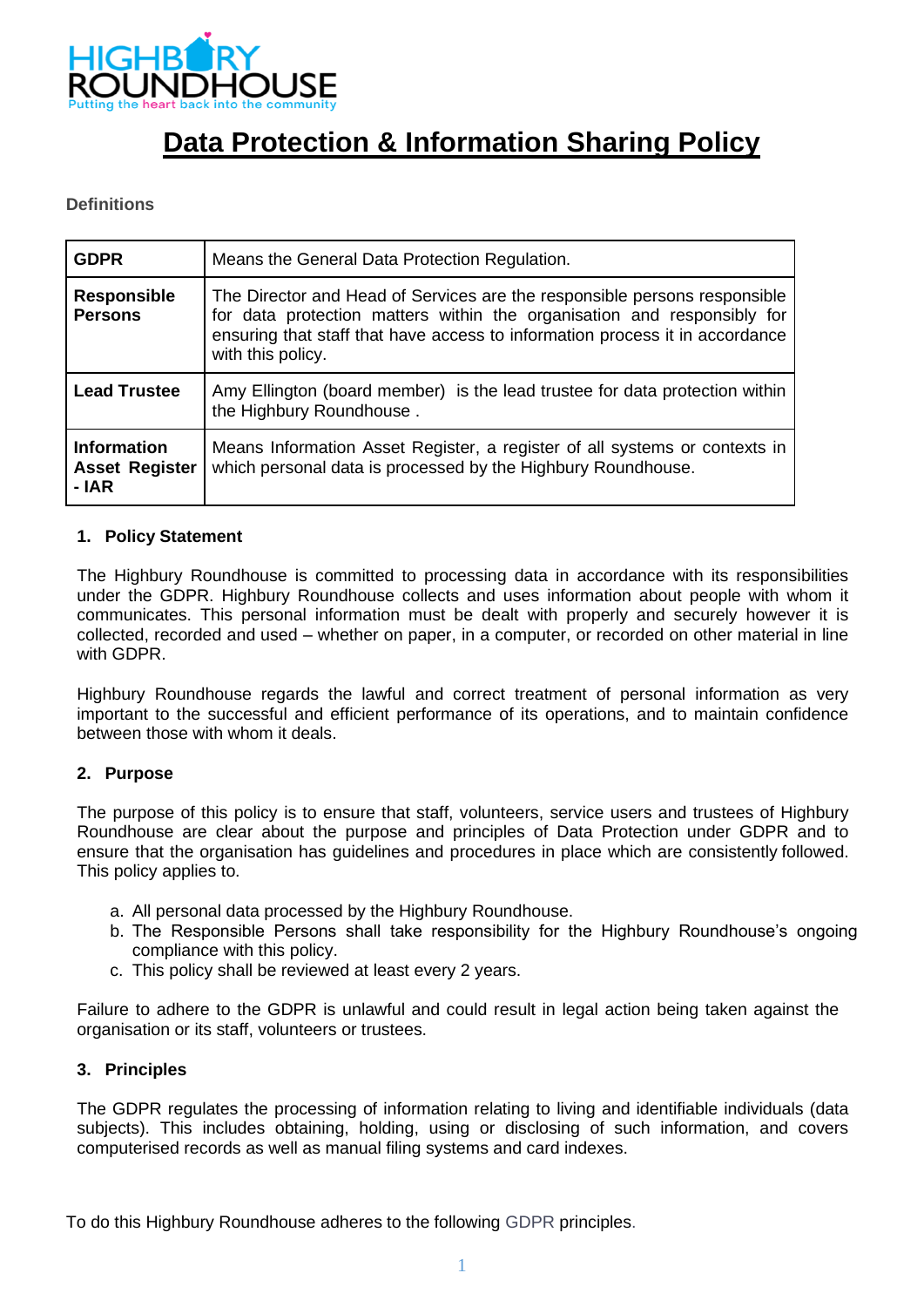# **Article 5 of the GDPR requires that personal data shall be:**

- a. processed lawfully, fairly and in a transparent manner in relation to data subjects;
- b. collected for specified, explicit and legitimate purposes and not further processed in a manner that is incompatible with those purposes;
- c. adequate, relevant and limited to what is necessary in relation to the purposes for which they are processed;
- d. accurate and, where necessary, kept up to date; every reasonable step must be taken to ensure that personal data that are inaccurate, having regard to the purposes for which they are processed, are erased or rectified without delay;
- e. kept in a form which permits identification of data subjects for no longer than is necessary for the purposes for which the personal data are processed; personal data may be stored for longer periods insofar as the personal data will be processed solely for archiving purposes in the public interest, scientific or historical research purposes or statistical purposes subject to implementation of the appropriate technical and organisational measures required by GDPR in order to safeguard the rights and freedoms of individuals; and
- f. processed in a manner that ensures appropriate security of the personal data, including protection against unauthorised or unlawful processing and against accidental loss, destruction or damage, using appropriate technical or organisational measures."

g.

The principles apply to "personal data" which is information held on computer or in manual filing systems from which they are identifiable. Highbury Roundhouse employees, volunteers and trustees who process or use any personal information in the course of their duties will ensure that these principles are followed at all times.

# **4. Procedures**

The following procedures have been developed in order to ensure that the organisation meets its responsibilities in terms of Data Protection. For the purposes of these procedures data collected, stored and used by Highbury Roundhouse falls into 2 broad categories:

- Highbury Roundhouse's internal data records; Staff, volunteers and trustees
- Highbury Roundhouse's external data records; Members, service users. supporters and other organisations

# **5. Lawful, fair and transparent processing:**

- To ensure its processing of data is lawful, fair and transparent, the Highbury Roundhouse shall maintain a Register of Systems.
- The Register of Systems shall be reviewed at least annually.
- Individuals have the right to access their personal data and any such requests made to the Highbury Roundhouse shall be dealt with in a timely manner.

# **6. Purposes**

Highbury Roundhouse obtains personal data (names, addresses, phone numbers, email addresses), application forms, and references and in some cases other documents from staff, volunteers and trustees. This data is stored and processed for the following purposes:

- Recruitment
- Equal Opportunities monitoring
- Volunteering opportunities
- To distribute relevant organisational material e.g. meeting papers
- Used to help identify services to users
- Safeguarding individuals
- **Payroll**
- Gathering data for fundraising
- **7. Lawful purposes**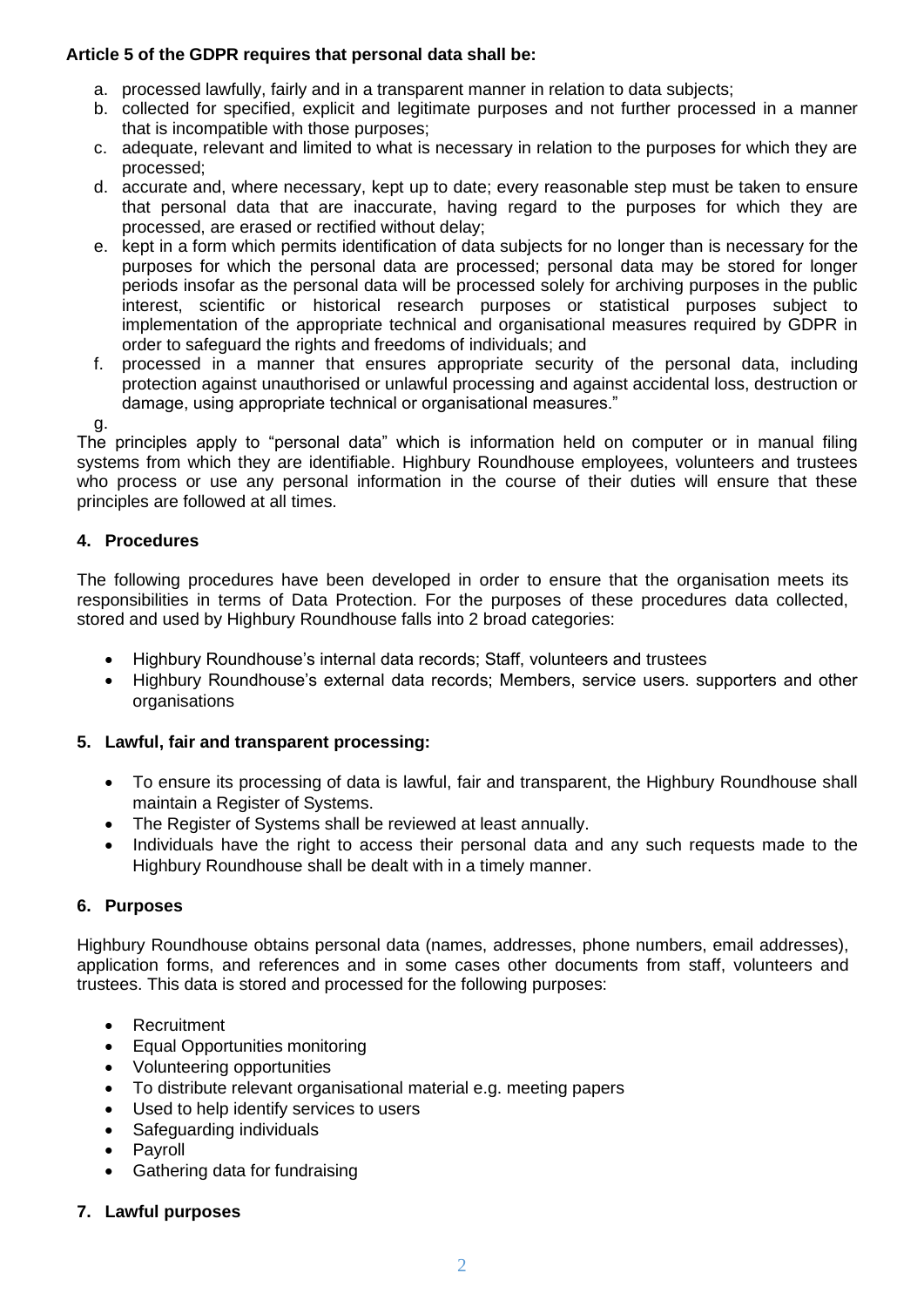- All data processed by the Highbury Roundhouse must be done on one of the following lawful bases: consent, contract, legal obligation, vital interests, public task or legitimate interests.
- The Highbury Roundhouse shall note the appropriate lawful basis in the Register of Systems.
- Where consent is relied upon as a lawful basis for processing data, evidence of opt-in consent shall be kept with the personal data.
- Where communications are sent to individuals based on their consent, the option for the individual to revoke their consent should be clearly available and systems should be in place to ensure such revocation is reflected accurately in the Highbury Roundhouse's systems.

#### **8. Access**

The contact details of staff, volunteers and trustees will only be made available to other staff, volunteers and trustees. Any other information supplied on application will be kept in a secure filing cabinet and will not normally be accessed during the day to day running of the organisation's work at different locations.

Contact details of staff, volunteers and trustees will not be passed on to anyone outside the organisation without their explicit consent.

A copy of relevant staff and volunteer emergency contact details will be kept at each location for Health and Safety purposes to be used in emergency situations e.g. fire/ bomb evacuations.

Staff, volunteers and trustees will be supplied with a copy of their personal data held by the organisation if a request is made.

## **9. Security summary:**

- The Highbury Roundhouse shall ensure that personal data is stored securely using modern software that is kept-up-to-date.
- Access to personal data shall be limited to personnel who need access and appropriate security should be in place to avoid unauthorised sharing of information.
- When personal data is deleted this should be done safely such that the data is irrecoverable.
- Appropriate back-up and disaster recovery solutions shall be in place.

#### **10. Accuracy**

The Highbury Roundhouse shall take reasonable steps to ensure personal data is accurate. Personal data will be stored for employees, volunteers or trustees at secured locations and will be stored for up to 6 years, but may be stored for longer. Unless the organisation is specifically asked by an individual to destroy their details it will normally be kept on file for future reference. The head office

has responsibility for destroying personnel files. Where necessary for the lawful basis on which data is processed, steps shall be put in place to ensure that personal data is kept up to date.

#### **11. Storage**

Personal data is kept in paper-based systems and on a password-protected computer system. Every effort is made to ensure that paper-based data are stored in organised and secure systems.

The Highbury Roundhouse will ensure that personal data is kept for no longer than necessary and will on a regular basis review records and arrange to destroy personal data that is no longer required. Where appropriate the personal data will be archived and maintained in accordance with the need for the information.

#### **12. Use of Photographs**

Where practicable, Highbury Roundhouse will seek consent from individuals before displaying photographs in which they appear. If this is not possible (for example, a large group photo), the organisation will remove any photograph if a complaint is received. This policy also applies to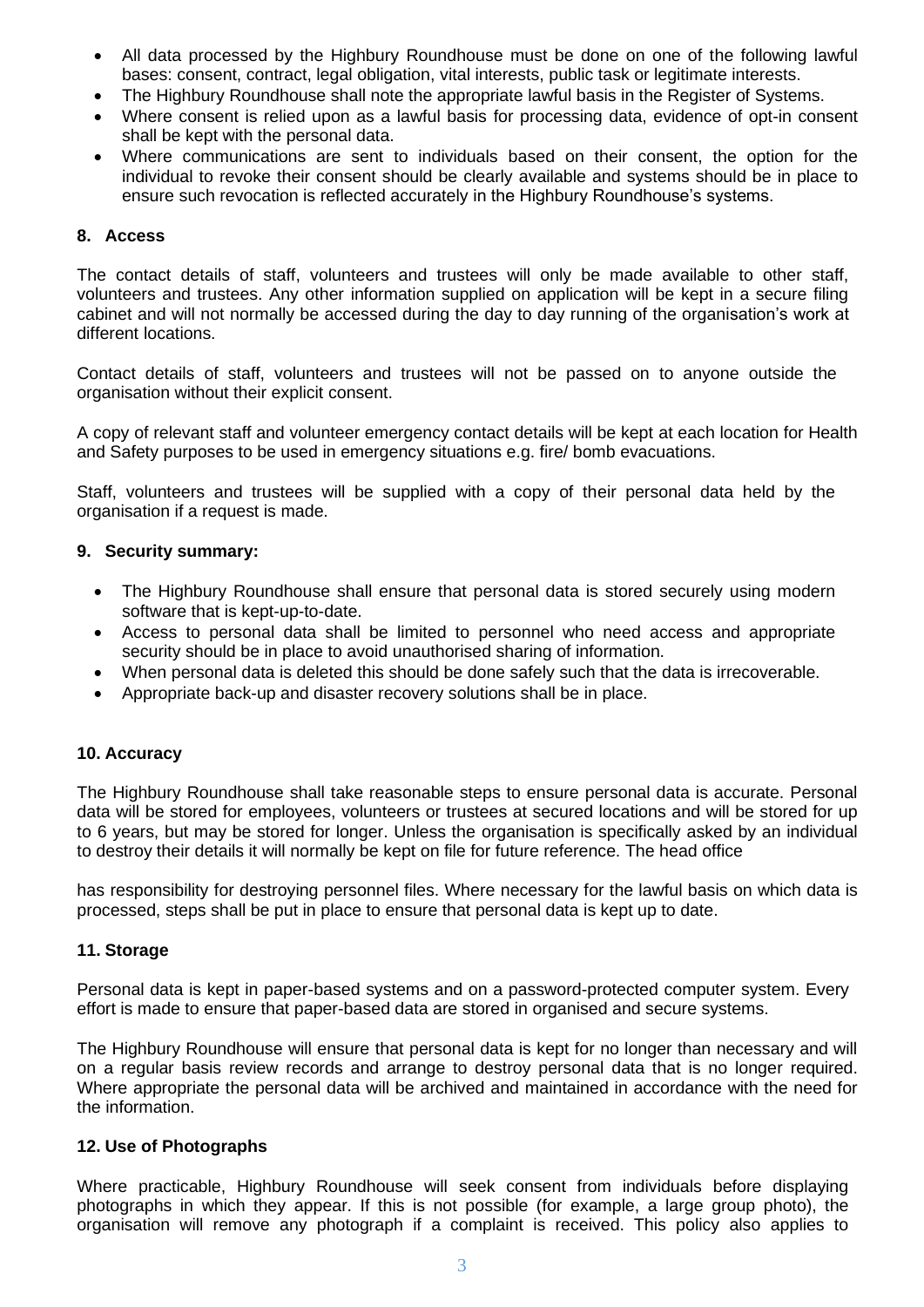photographs published on the organisations website or in our Newsletter.

# **13. Criminal Records Bureau**

Highbury Roundhouse will act in accordance with the DBS code of practice.

Copies of disclosures are kept for no longer than is required. In most cases this is no longer than 6 months in accordance with the DBS Code of Practice. There may be circumstance where it is deemed appropriate to exceed this limit e.g. in the case of disputes.

# **14. Compliance**

Compliance with the GDPR Act is the responsibility of all staff, paid or unpaid. Highbury Roundhouse will regard any unlawful breach of any provision of the Act by any staff, paid or unpaid, as a serious matter which will result in disciplinary action. Any employee who breaches this policy will be dealt with under the disciplinary procedure which may result in dismissal for gross misconduct. Any such breach could also lead to criminal prosecution.

Any questions or concerns about the interpretation or operation of this policy should in the first instance be referred to the Responsible Persons.

## **15. Subject access requests and individual rights**

Anyone whose personal information we process has the following rights:

- Right to be informed;
- Right of access;
- Right of rectification;
- Right to erasure;
- Right to restrict processing;
- Right to data portability;
- Right to object;
- Right not to be subject to automated decision making including profiling

Any person wishing to exercise the right of access should apply in writing to the Administrator at the Highbury Roundhouse.

The following information will be required before access is granted:

- Full name and contact details of the person making the request
- Their relationship with the organisation

We may also require proof of identity before access is granted.

Queries about handling personal information will be dealt with swiftly and politely.

We will aim to comply with requests for access to personal information as soon as possible, but will ensure it is provided within a month of receiving the written request. Information will be presented in clear and plain language, in an intelligible and accessible form.

## **16. Retention of Data**

No documents will be stored for longer than is necessary.

All documents containing personal data will be disposed of securely in accordance with the GDPR principles.

## **17. Sharing of Information**

Highbury Roundhouse will occasionally share information on a data subject in order to help safeguard the individual or assist the organisation in delivering its services. We will also obtain consent before